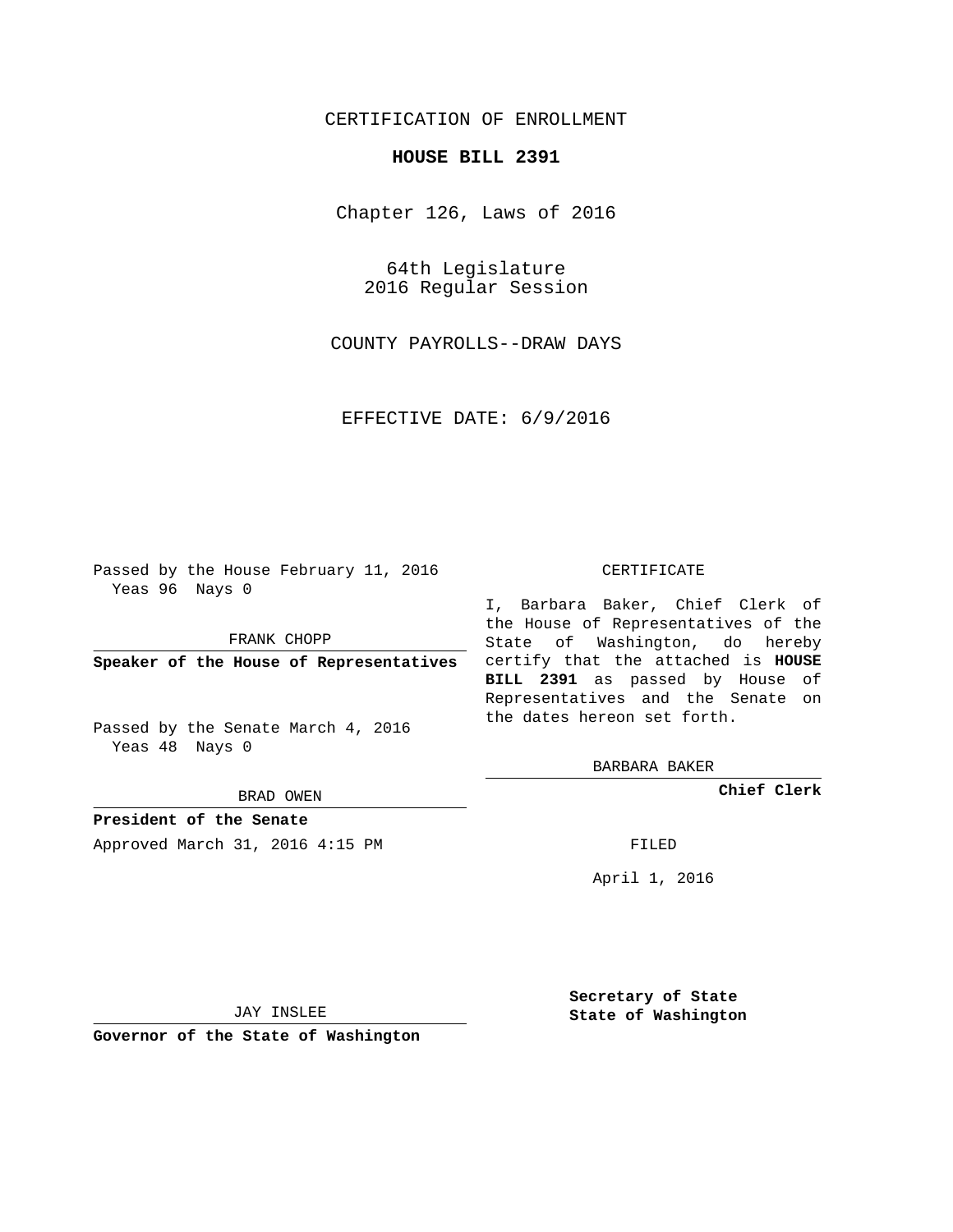### **HOUSE BILL 2391**

Passed Legislature - 2016 Regular Session

## **State of Washington 64th Legislature 2016 Regular Session**

**By** Representatives McCabe, Appleton, Griffey, Tharinger, Springer, Peterson, McBride, Manweller, Johnson, Reykdal, Chandler, Fitzgibbon, Dent, Kochmar, Wilcox, Pike, and Moscoso

Read first time 01/13/16. Referred to Committee on Local Government.

 AN ACT Relating to county payroll draw days; and amending RCW 36.17.040.2

BE IT ENACTED BY THE LEGISLATURE OF THE STATE OF WASHINGTON:

 **Sec. 1.** RCW 36.17.040 and 1991 c 363 s 53 are each amended to 5 read as follows:

 The salaries of county officers and employees of counties other than counties with a population of less than five thousand may be paid twice monthly out of the county treasury, and the county auditor, for services rendered from the first to the fifteenth day, inclusive, may, not later than the last day of the month, draw a warrant upon the county treasurer in favor of each of such officers and employees for the amount of salary due him or her, and such auditor, for services rendered from the sixteenth to the last day, inclusive, may similarly draw a warrant, not later than the fifteenth day of the following month, and the county legislative authority, with the concurrence of the county auditor, may enter an order on the record journal empowering him or her so to do: PROVIDED, That if the county legislative authority does not adopt the semimonthly pay plan, it, by resolution, shall designate the first pay period as a draw 20 day. Not more than ((<del>forty</del>)) <u>fifty</u> percent of said earned monthly salary of each such county officer or employee shall be paid to him